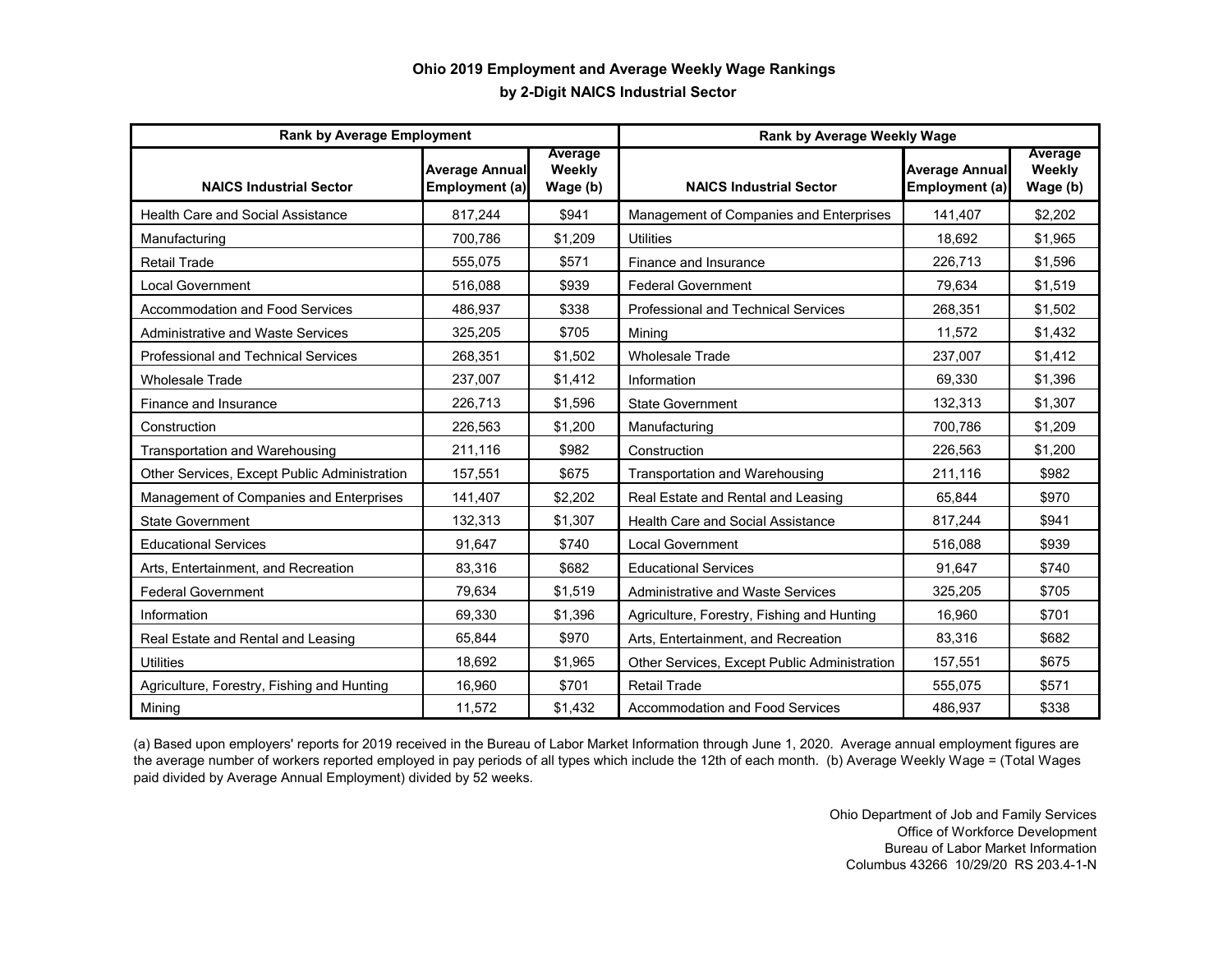## **Ohio 2019 Employment and Average Weekly Wage Rankings Top 45 Industries Ranked by Employment (3-Digit NAICS Codes)**

| <b>NAICS</b><br>Code | <b>Industry Title</b>                        | <b>Average Annual</b><br>Employment (a) | <b>Average Weekly</b><br>Wage (b) |
|----------------------|----------------------------------------------|-----------------------------------------|-----------------------------------|
| 722                  | Food services and drinking places            | 448,262                                 | \$329                             |
| 561                  | Administrative and support services          | 307,230                                 | \$679                             |
| 621                  | Ambulatory health care services              | 275,348                                 | \$1,183                           |
| 541                  | Professional and technical services          | 268,351                                 | \$1,502                           |
| 622                  | Hospitals                                    | 256,728                                 | \$1,129                           |
| 623                  | Nursing and residential care facilities      | 166,954                                 | \$574                             |
| 238                  | Specialty trade contractors                  | 145,308                                 | \$1,108                           |
| 423                  | Merchant wholesalers, durable goods          | 141.864                                 | \$1,392                           |
| 551                  | Management of companies and enterprises      | 141,407                                 | \$2,202                           |
| 336                  | Transportation equipment manufacturing       | 128,819                                 | \$1,350                           |
| 624                  | Social assistance                            | 118,215                                 | \$490                             |
| 524                  | Insurance carriers and related activities    | 109,943                                 | \$1,537                           |
| 452                  | General merchandise stores                   | 109,252                                 | \$445                             |
| 332                  | Fabricated metal product manufacturing       | 102,302                                 | \$1,101                           |
| 445                  | Food and beverage stores                     | 100,763                                 | \$448                             |
| 522                  | Credit intermediation and related activities | 95,793                                  | \$1,392                           |
| 611                  | <b>Educational services</b>                  | 91,647                                  | \$740                             |
| 333                  | Machinery manufacturing                      | 79,971                                  | \$1,262                           |
| 441                  | Motor vehicle and parts dealers              | 79,625                                  | \$917                             |
| 424                  | Merchant wholesalers, nondurable goods       | 76,648                                  | \$1,390                           |
| 484                  | Truck transportation                         | 72,512                                  | \$1,035                           |
| 493                  | Warehousing and storage                      | 63,472                                  | \$819                             |
| 311                  | Food manufacturing                           | 59,900                                  | \$1,025                           |
| 713                  | Amusements, gambling, and recreation         | 59,866                                  | \$386                             |
| 326                  | Plastics and rubber products manufacturing   | 58,260                                  | \$989                             |
| 812                  | Personal and laundry services                | 56,450                                  | \$523                             |
| 444                  | Building material and garden supply stores   | 51,656                                  | \$638                             |
| 236                  | Construction of buildings                    | 50,077                                  | \$1,247                           |
| 811                  | Repair and maintenance                       | 49,290                                  | \$935                             |
| 813                  | Membership associations and organizations    | 47,293                                  | \$593                             |
| 531                  | Real estate                                  | 46,458                                  | \$975                             |
| 325                  | Chemical manufacturing                       | 46,035                                  | \$1,854                           |
| 721                  | Accommodation                                | 38,675                                  | \$448                             |
| 447                  | Gasoline stations                            | 36,848                                  | \$424                             |
| 448                  | Clothing and clothing accessories stores     | 36,140                                  | \$379                             |
| 331                  | Primary metal manufacturing                  | 35,846                                  | \$1,328                           |
| 446                  | Health and personal care stores              | 35,835                                  | \$654                             |
| 237                  | Heavy and civil engineering construction     | 31,179                                  | \$1,549                           |
| 453                  | Miscellaneous store retailers                | 30,466                                  | \$430                             |
| 492                  | Couriers and messengers                      | 28,721                                  | \$809                             |
| 454                  | Nonstore retailers                           | 27,802                                  | \$801                             |
| 327                  | Nonmetallic mineral product manufacturing    | 27,483                                  | \$1,154                           |
| 335                  | Electrical equipment and appliance mfg.      | 26,419                                  | \$1,183                           |
| 517                  | Telecommunications                           | 22,412                                  | \$1,383                           |
| 339                  | Miscellaneous manufacturing                  | 22,238                                  | \$976                             |

(a) Based upon employers' reports for 2019 received in the Bureau of Labor Market Information through June 1, 2020. Average annual employment figures are the average number of workers reported employed in pay periods of all types which include the 12th of each month. (b) Average Weekly Wage = (Total Wages paid divided by Average Annual Employment) divided by 52 weeks.

> Ohio Department of Job and Family Services Office of Workforce Development Bureau of Labor Market Information Columbus 43266 10/29/20 RS 203.4-2-N